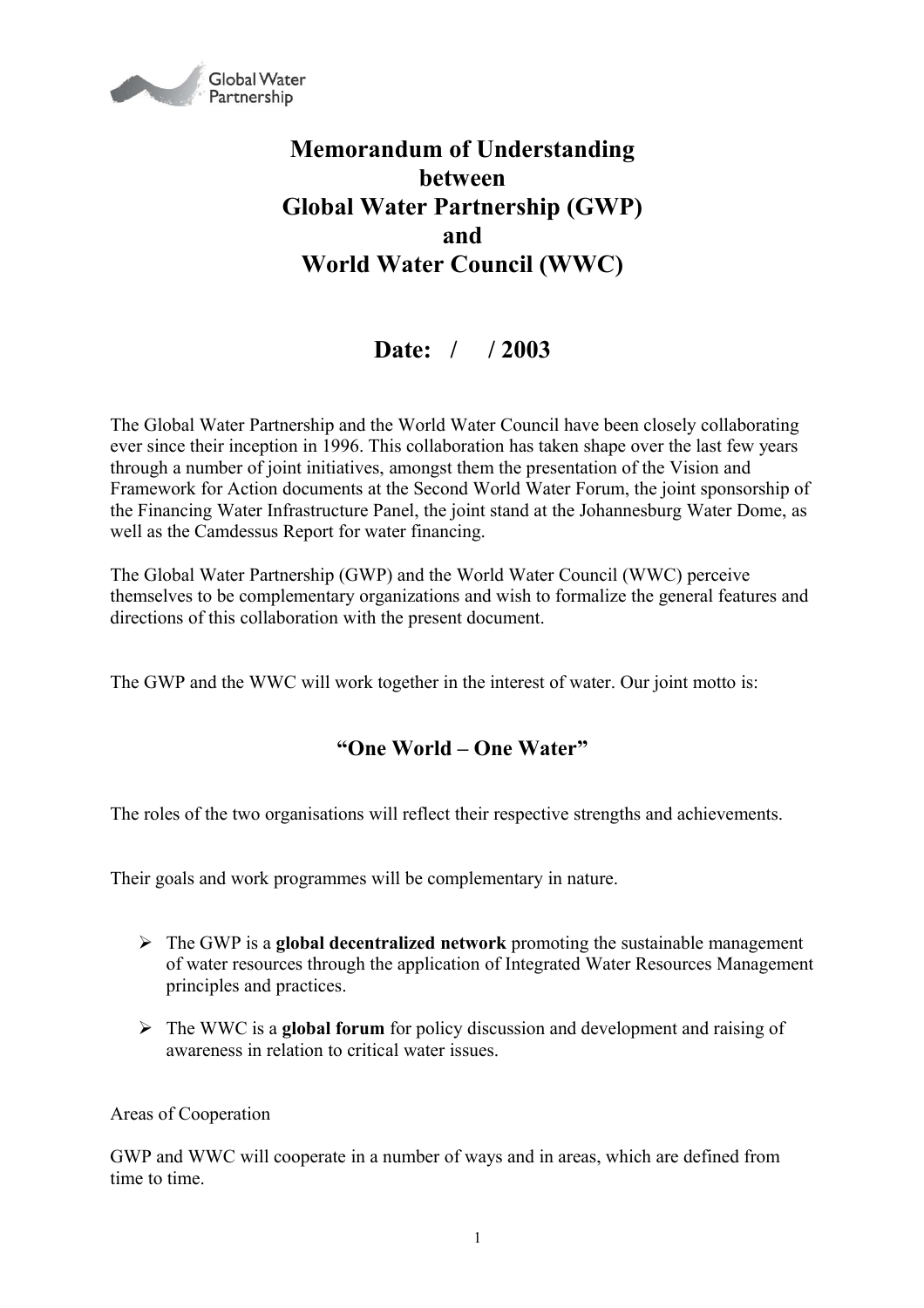

- 1. Governance
	- The Executive Director of WWC and the Executive Secretary of GWP will be exofficio members of the governing bodies of the two organisations.
	- Regular coordination meetings between management representatives of the two organisations to take place. These will be at least two per year.
	- The specific yearly framework for cooperation will be discussed, agreed upon and established before the beginning of every calendar year. This will be based also on the review of progress and results of activities of the current year.
	- WWC and GWP are committed to use this agreement as a basis for proactively clarifying the respective roles within the wider international community.
	- GWP and WWC are committed to try not to duplicate regional or country representation. When there are historical or compelling reasons for this not to be the case, a clear definition of roles in such regions or countries should be spelled out and publicized so that no confusion of roles is produced.
	- In accordance with the agreement signed in Kyoto, the WWC will promote the establishment of partnerships in the so-called North with the support of the GWP so that a really global network is established, capable of fostering global communication (north-north, north-south, south-south) for the benefit of the worldwide water community
- 2. Information Management
	- GWP and WWC agree to share all relevant information.
	- Links between the web-sites will be maintained and cross-reference to information and databases should be made wherever required at both sites.
	- Cooperate in the establishment and maintenance of a joint website under the heading of "One World – One Water" with key info (including 50 water programmes and 100 water websites in collaboration with NWP)
- 3. Programme Cooperation Areas
	- As agreed from time to time. Both organizations are committed to avoiding overlaps and maximize synergies between themselves in the first instance and with other organizations.